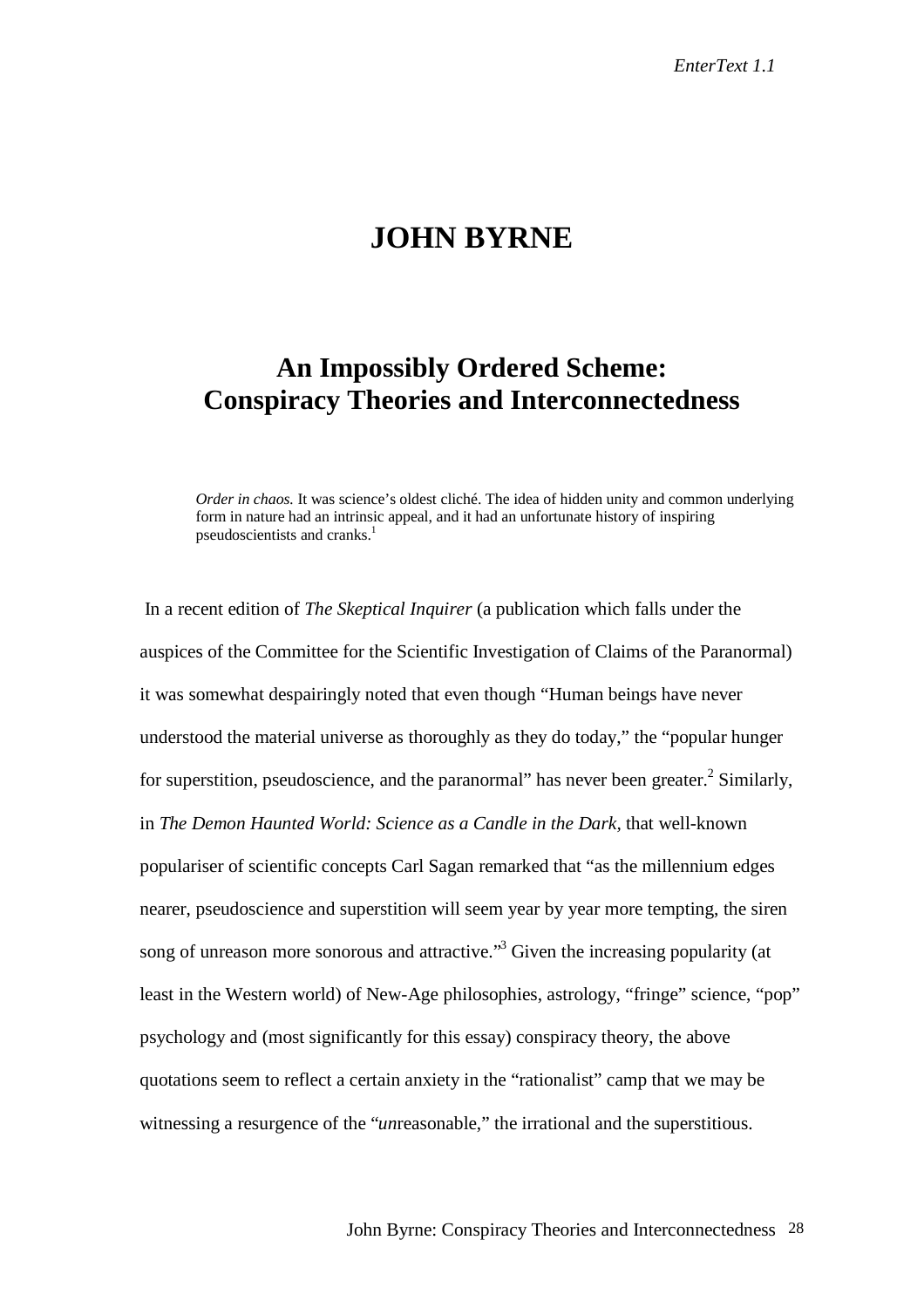Echoing such sentiments the cultural critic Mark Dery, in his collection of essays *The Pyrotechnic Insanitarium: American Culture on the Brink*, draws our attention to Lawrence Weschler's notion that the current era represents not so much a complete manifestation of the postmodern, but rather "one of the cyclical recurrences of the *pre*modern, a time whose hallmarks are deliriously heterogeneous tastes and a boundless appetite for the marvellous and the monstrous."<sup>4</sup> Given the above, then, it would seem, if certain commentators are to be believed, that we are in the midst of an age almost "medieval" or "pre-enlightenment" in its concerns, an age in which Sagan's "Candle in the Dark" is in danger of becoming extinguished or at least conspicuously ignored.

On the one hand (following Weschler's lead) one can view such concerns as part and parcel of another re-run of recurring periods of "premodern" gullibility and irrationality: not a new phenomenon but a re-emergent one. On the other, one could argue that the phenomenon is to be located very much in the postmodern here and now, suggesting that "deliriously heterogeneous tastes," and the "popular hunger for pseudoscience and superstition," almost perfectly encapsulate postmodern fragmentation and the decline of "consensus reality."

Something often seen as symptomatic of a new bout of "anti-rationalism," as outlined by Michael Albert among others, is the growth in popularity of conspiracy theory in all of its colourful, preposterous and provocative manifestations.<sup>5</sup> As exemplified by some of those who condemn it, one aspect of conspiracy thinking is its "causal reductionism:" tending as it does to reduce the complexity of social / political / economic relations to the machinations of a particular group or groups. In other words it is not, as Richard Hofstadter pointed out in his seminal essay, "The Paranoid Style In American Politics," that the exponents of conspiracy theory see "conspiracies or plots here and there in history" (something with which even the most ardent debunkers of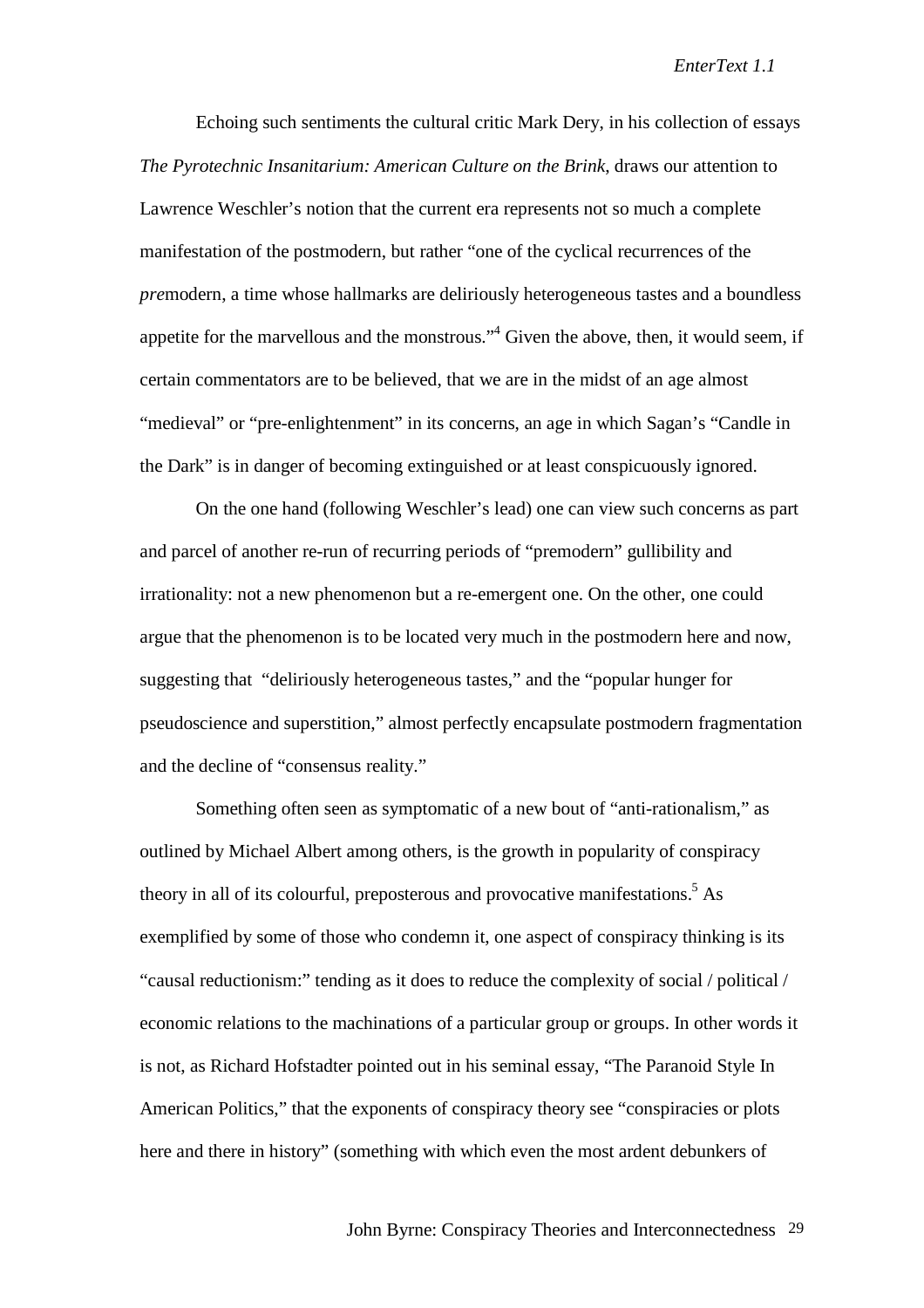conspiracy could no doubt agree), but rather that they imagine one "'vast' or 'gigantic' conspiracy as *the motive force* in historical events."6 Another feature of conspiracy theories' supposed irrationality is their tendency to, in Doug Moench's words, "infer the existence of relationships between facts which may in fact have no relationship and draw conclusions based solely on such inferences without any other proof."

Yet, curiously, conspiracy theory can, in this regard, be thought of as a manifestation of a kind of "hyper-rationalism," a rationalism above and beyond the normal limits of rationalist thought. As Mark Dery argues, conspiracy theory is part of that "all *too* rational rage for order…the belief that nothing is meaningless, that all of history's seemingly loose ends are interwoven in a cosmic cat's cradle of dark import."<sup>8</sup> By dotting the *i*'s and crossing the *t*'s of the contemporary world the conspiratorial mind-set seems to suggest that interconnectedness rather than fragmentation is the hallmark of the *zeitgeist*. The "hyper-rationalism" of conspiracy-theory research stems from a desire to know, to understand, to explain, to make sense of the complexities of contemporary life. Researchers often insist on the importance of files, dossiers, reports and facts and remain deeply committed to the idea of concrete, objective, verifiable truth. The "truth" that is sought is predominantly a totalising one, a truth which might offer a "paranoid" analogue to that elusive scientific Holy Grail, "the theory of everything."

In examining both the fears and reassurances offered by the curious logic of conspiracy theory's insistence on widespread interconnectedness, this article will first examine how various theories function as contemporary sense-making strategies or panaceas for the fragmentation of the postmodern world. It will then move on to discuss some of the reactions to increased global interconnectedness and the fears they reflect,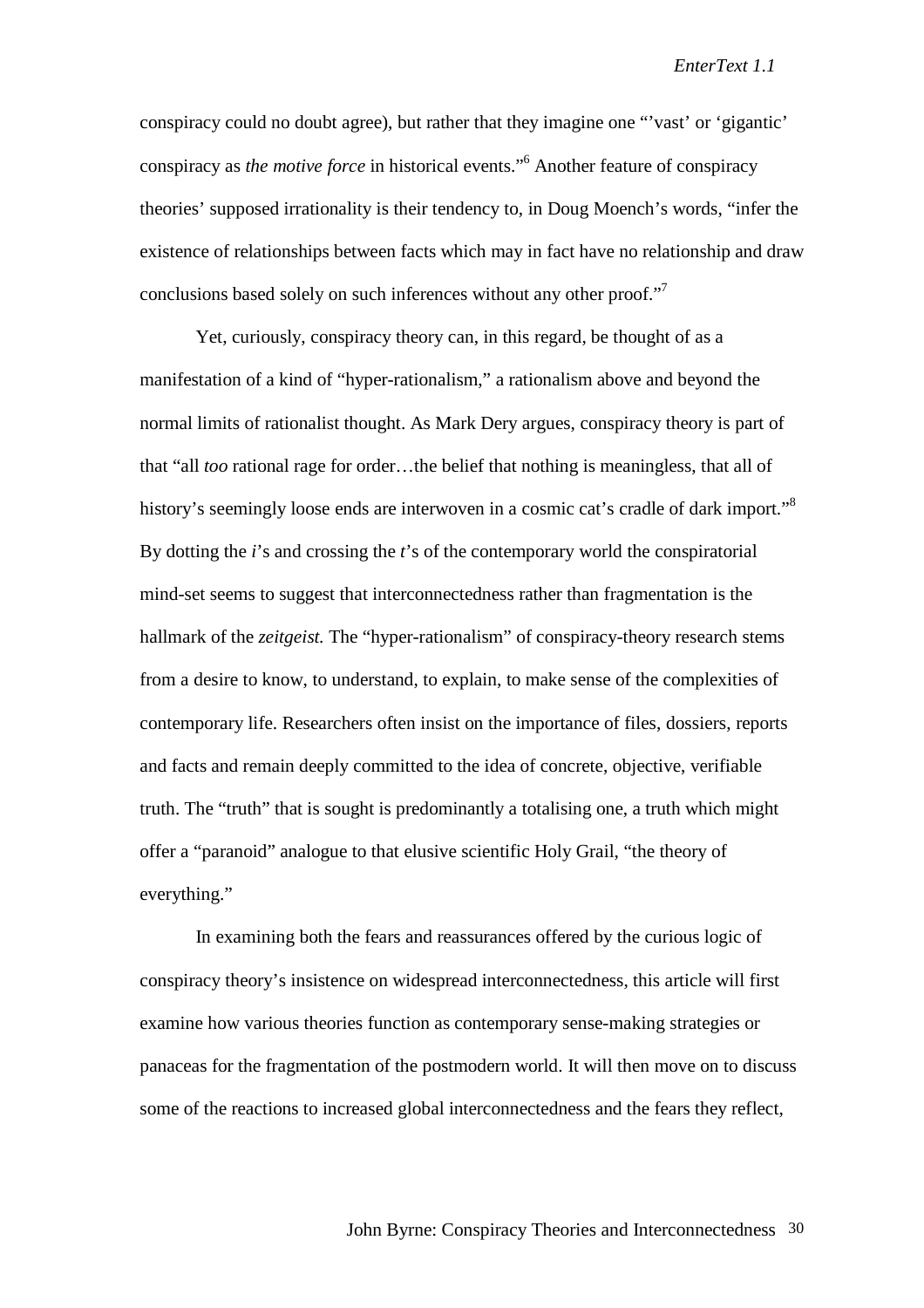before finishing with some general comments on the current popularity of conspiracy theories and the idea of interconnectedness itself.

Through their emphasis on interconnectedness, conspiracy theories seem to be inherently suited to the "information overload" of the postmodern world. Those who have access to the various forms of media that dominate the dissemination of information, are bombarded daily by countless examples of soundbites, "factoids," news flashes, rumours etc., which, according to many commentators, tend to overwhelm and stupefy the subject receiving them. As far back as 1970, for example, Alvin Tofler was writing about the cognitive responses to sensory overstimulation at a time when levels of media bombardment were noticeably lower than they are today. Toffler argued that "when we experience sensory overstimulation, we suffer confusion, a blurring of the line between illusion and reality."<sup>9</sup> The significant thing about much of this information is that it comes to one in fragments, snippets, "blink and you've missed it" images leaving the subject to wonder if any sense be made from such scraps, any totality pieced together, any narrative constructed. For this, it would seem, is where one can spot the reassurances of conspiracy theories. They seem to have the ability to create ordered, "rational" narratives out of information-based chaos and flux, signal out of noise, sense out of non-sense. As Mark Dery puts it:

> conspiracy beliefs are…a source of cold comfort. At the end of a century that gave us the Theory of Relativity, the Uncertainty Principle, and the Incompleteness Theorem, conspiracy theory returns us to a clockwork universe, before the materialist bedrock of our worldview turned to quicksand. Conspiracy theory is a magic spell against the Information Age, an incantation that wards off information madness by organizing every scrap of the free-floating data assaulting us into an impossibly ordered scheme.<sup>10</sup>

In organising, rationalising and making sense of the random scraps of information which seem to float unanchored in the datasphere, conspiracy theory seems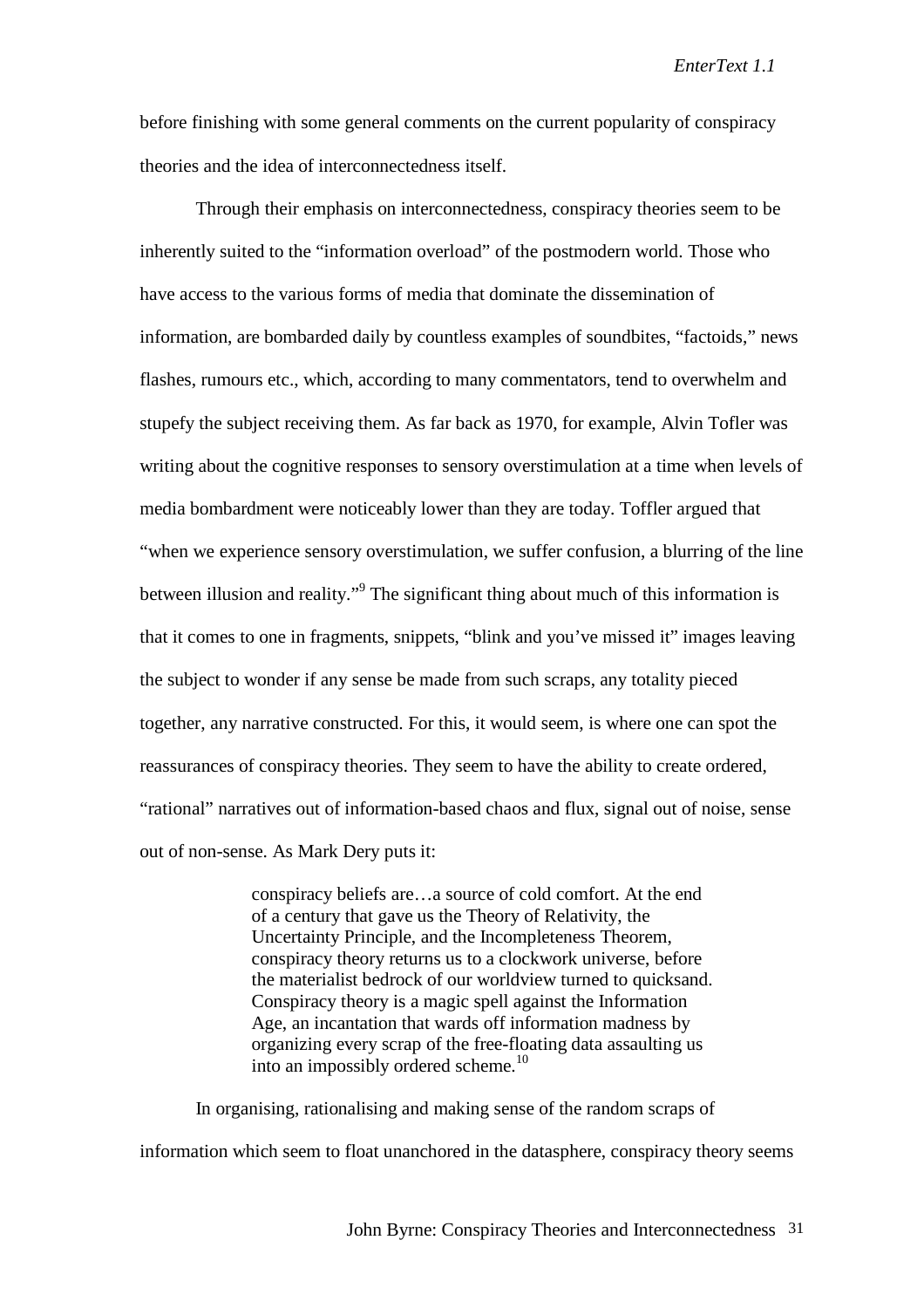to echo developments in postmodern critical theory. The analogy between conspiracy and semiotics, for example, has been noted by Dery who argues that since semiotics is something which "sees everything from Ted Koppel's hair to superheroes as part of a cultural code to be cracked" it is, in this instance, "no stranger to the paranoid style." $\cdot$ <sup>11</sup>.

Those who promote conspiracy theories, therefore, are involved in a complex game (although they themselves often take it deadly seriously) of interpretation, with signs, clues and hidden meanings all pointing towards the presence of conspiracy. In other words the "game" (of the contemporary conspiracy fan) is essentially a vast, dizzying version of "join the dots." The fact that the "dots" are so numerous and appear to form such an abstract pattern is *not* necessarily taken as a sign that they are isolated symbols of fragmentation, but rather suggests that a totality (a big picture) exists and it is mind-bogglingly complex. For conspiracy theories seem bent on resolutely refusing to acknowledge "noise" preferring instead to confront the tide of information in much the same way as one might view a "magic eye" picture. If one stares at the apparent disorder for long enough a clearly defined image will appear before one's eyes.

From the perspective of conspiracy advocates the "threat" to the powers that be (the architects of conspiracies) comes not, as Grant Kester has suggested, from "a single piece of damaging information that 'leaks out' and exposes government malfeasance," but rather from "the possible interconnections that might be made among dozens of different bits of information; bits that might mean little or nothing by themselves, but that, when assembled by the researcher into a particular narrative form, could prove extremely damaging."<sup>12</sup> In other words it is precisely through "joining the dots" and revealing the connections between facts, events and phenomena that conspiracies can be exposed and opposed. This indeed is the position from which conspiracy narratives like the *X Files*, for example, operate. The myriad phenomena investigated by Fox Mulder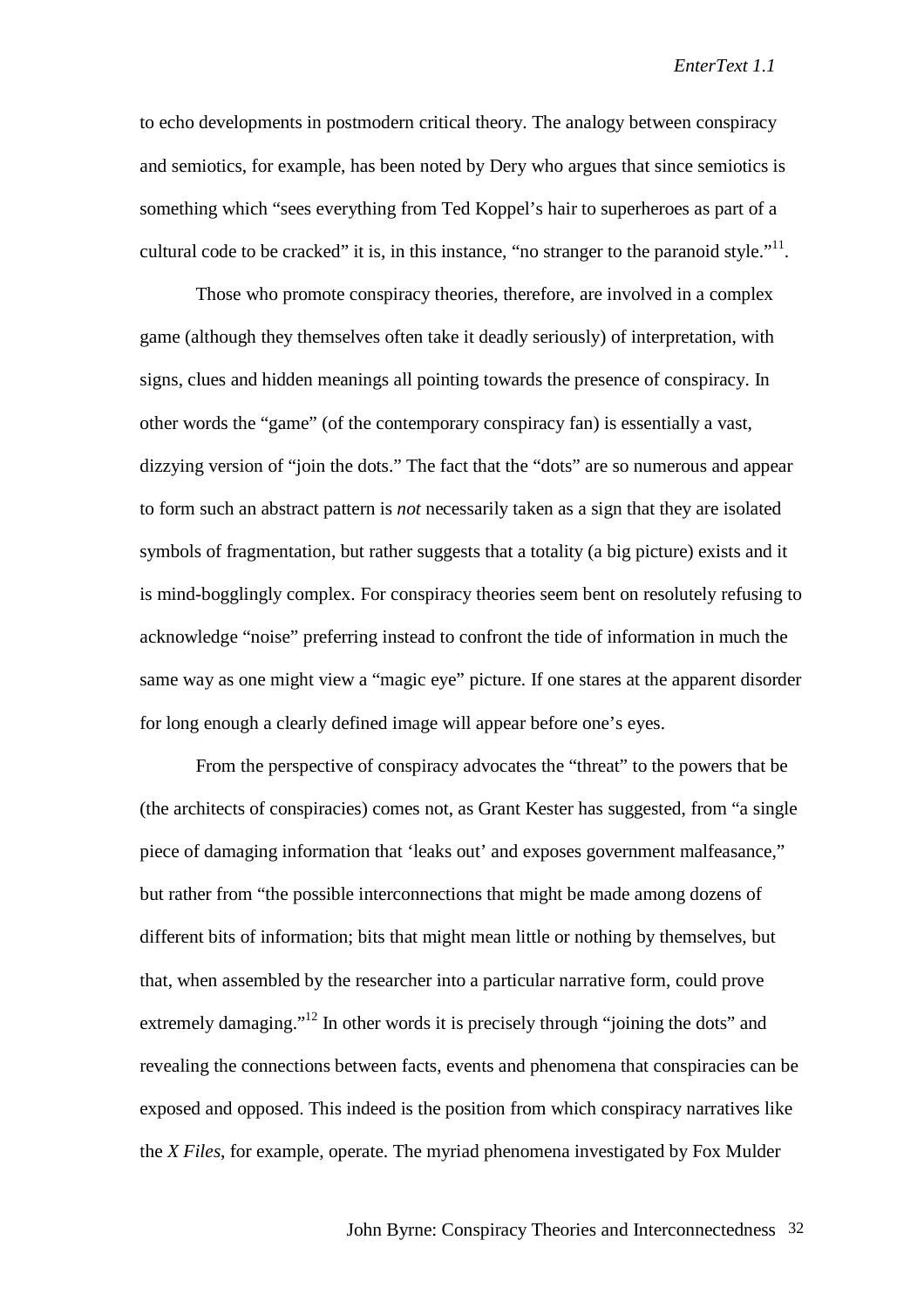and Dana Scully each week are part of an implied totality, a totality generated by Mulder's inspirational / paranoid "hyper-rationality." Mulder (who is something of a "poster boy" for this mode of the "paranoid style") like many conspiracy theorists, can see the connections; the wood from the trees; finding links from aliens to demons to the Illuminati and back again; making him either a genius or a madman (or perhaps a bit of both). It is these very "uncovered" connections which will lead him to discover the Conspiratorial Grand Narrative (*the* conspiracy which all others leak back into and stem from) and which will also, ultimately, allow him to combat and challenge it.

Of course, where conspiracy theories and postmodern theory part company is in the former's insistence on objective quantifiable truth. In conspiracy theory one finds the articulation of the idea that just because we are not being "told the truth," it does not follow that there is no "truth" to tell. As the *X Files* slogan neatly puts it "the truth *is* out there." As Kester suggested, the job of the researcher is to "uncover" that truth by sifting through the mountains of information and "creating" meaning and sense. Without the dedicated researcher the connections between superficially unrelated "facts" would go unnoticed by overwhelmed, "future-shocked," media consumers. Fighting back against an atmosphere in which, as Mark Dery suggested, "the materialist bedrock of our worldview [has] turned to quicksand," conspiracy theories remain unyieldingly committed to the idea that events have a significance; they *signify* something; they are meaningful.<sup>13</sup> In this they differ from Homer Simpson's assertion that a series of events can best be described as (and I paraphrase) "Just a bunch of stuff that happened."

In attempting to make sense of "information madness," conspiracy theories suggest not many systems but few (or, indeed, one), and not postmodern fragmentation but large scale interconnectedness and unity. Though functioning as a sense-making strategy conspiracy theory is indeed, as Mark Dery suggests, a source of cold comfort.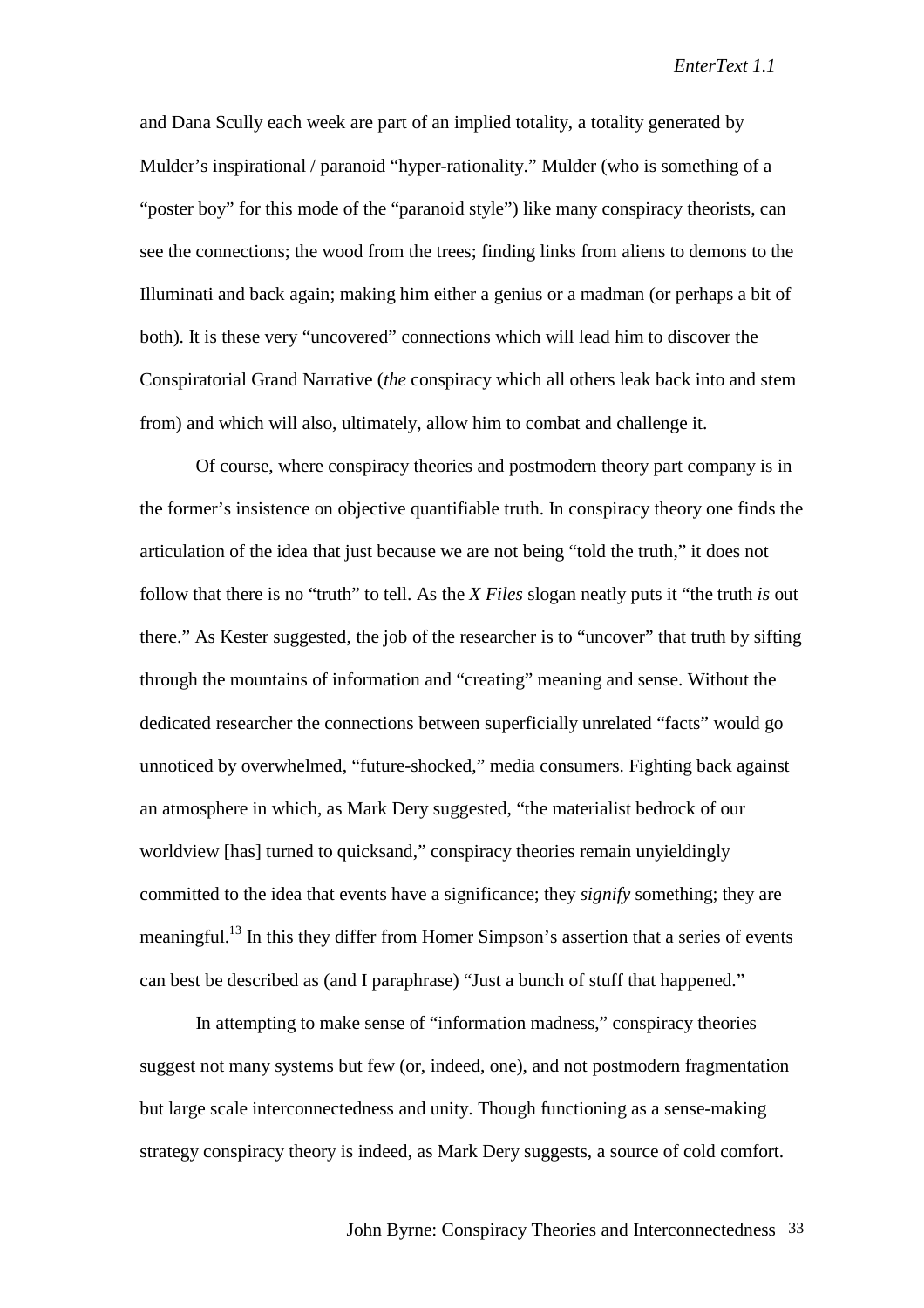The connections it "uncovers" and proposes are essentially ones that inspire fear and suspicion, since they often indicate the presence of massive, labyrinthine power structures which threaten cherished personal liberties.

Connected networks, global multinationals, the "threat" of one-world governments: all of these indicate to the conspiracy theorist the prevalence of large-scale systems. The bigger and more complex it is, the more likely the system is to be dedicated to the elimination of civic rights and the oppression of a population. Conspiracy theory, in its most all-embracing manifestations, suggests that there exists a giant, insidious network of powerful groups and cabals contriving to keep the majority of mankind in a condition of slavish servitude. Whether the chief architects of this global conspiracy are the Bilderbergers, the Gnomes of Zurich, the Illuminati, the Priory of Sion, the Trilateral Commission, the United Nations or a combination of all of the above, conspiracy theories seem to suggest, as Dery has noted, that even in an apparently chaotic, impossibly complex and fragmented world, "*someone, somewhere* is in charge."<sup>14</sup>

The point of these mooted global conspiracies is that they are, as Dery argues, impossibly ordered. "Common sense" tells us that no system could ever be so totalising and perfect, a realisation that has led some to propose that the architects of the conspiracy are aided by diabolic intervention. As Richard Hofstadter has observed, there exists within the paranoid mind-set the tendency to imagine the enemy as a demonic superbeing, free from error, doubt or hesitancy. The impossible order is maintained only through the agents' own superhuman maliciousness. As Hofstadter put it the "enemy is clearly delineated: he is the perfect model of malice, a kind of amoral superman."15

One of the bodies which is often posited as a vehicle for these "amoral supermen" is the United Nations. As an international organisation with "one-world"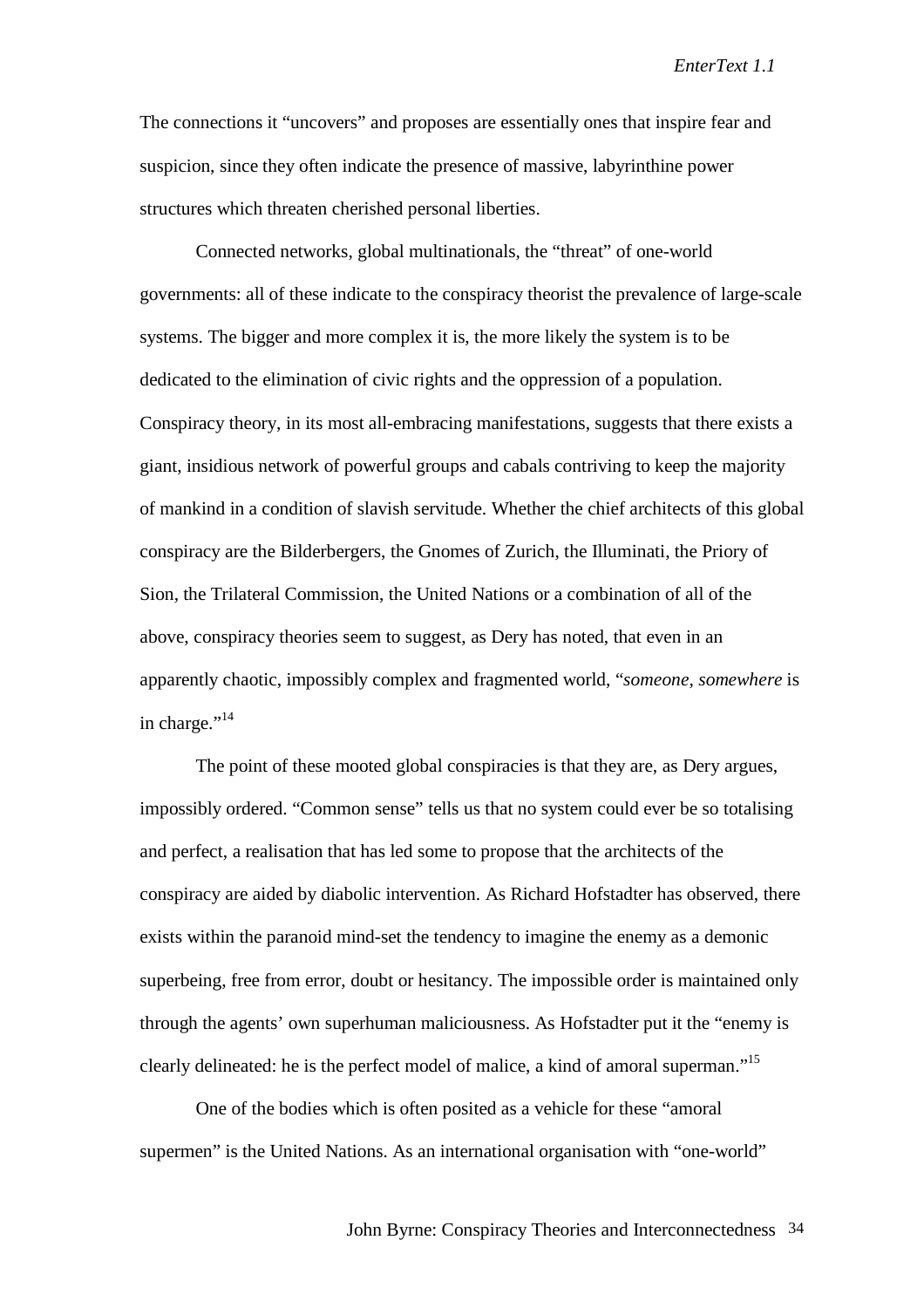ideals the UN is precisely the kind of body which suggests a threat to regional / community identity and self-management. From a certain conspiracy-minded perspective the blue-helmeted troops of the UN are perfect symbols of the organisation's globalist intentions. When the "D-Day" anticipated by various militia groups arrives it will be just these troops who will oversee the enslavement of the American citizenry. In fact there are those who suggest that UN forces are already secretly present in the United States, biding their time and waiting for the signal which will herald the New World Order take-over.

From the "Get US out of the United Nations" proclamations of the John Birch society to the doom-laden prophecies of commentators like William Norman Grigg (who claims that the "world government being pursued by the UN…would be a globespanning socialist regime of virtually unlimited powers"), $16$  the message seems to be that increased global interconnectedness will lead inevitably to assimilation. In other words, what globalism really amounts to is a loss of a discrete identity, a loss of definition and a loss of sovereignty followed by a gradual blurring into a great subjugated mass.

Suggested also here (especially with regard to the "regionalism" of the militias etc.) is a fear of all things cosmopolitan: cosmopolitanness being suggestive of a "global identity." It seems clear that from the sophisticated "Syndicate" members of the *X Files* to the urbane European super-villains of countless Hollywood action movies, it is the well-dressed, well-manicured, well-educated individual who is liable to be involved in sinister New World Order plots and schemes.<sup>17</sup> Such an individual's cosmopolitan nature is, in comparison to the home-spun provincial "decency" of the militias' "good old boys," indicative of a certain decadence. Using a system of links which conspiracy researchers themselves might employ, one could suggest that to such anti-globalists as the militias, "decadent" suggests "cultured," "cultured" suggests "European,"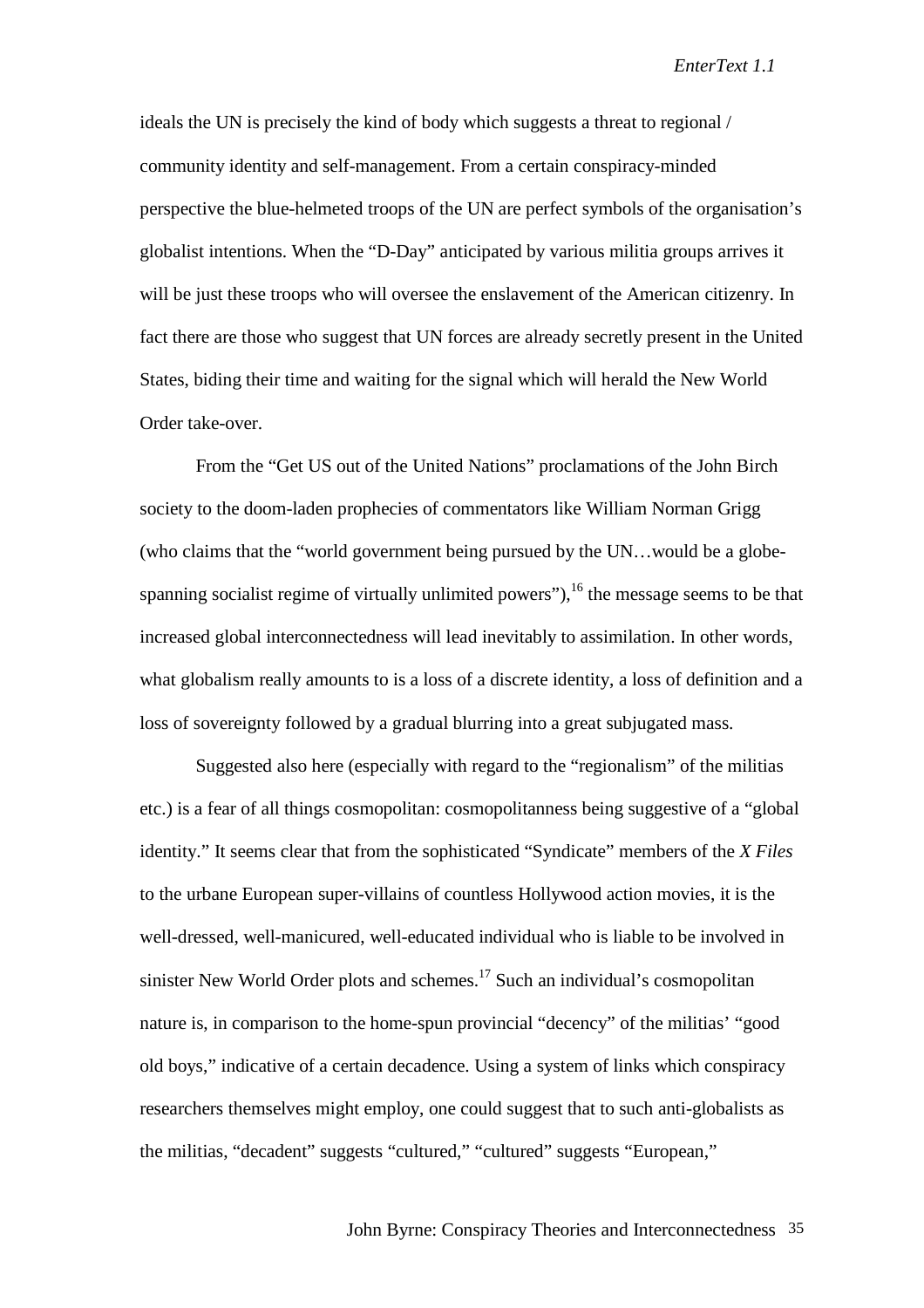"European" suggests "Jewish," and "Jewish" suggests "Anti-Christian 'One-World' ambitions."

The New World Order nightmares dreamed up by conspiracy theorists are, of course, not the only vehicles of the theory that "Everything is connected." The potency of the idea of interconnectedness and order behind apparent chaos seems to have reached something of an apex in recent years, with variations of the idea articulated in fields as diverse as chaos mathematics and New Age philosophy. In each of these cases (and despite their differing methodologies and emphases) the notion that there exist random, isolated events which have little or no bearing on each other, or the "system" as a whole, is one that tends to be frowned upon. The New Age perception of "Gaian Overminds" and planetary consciousness as part of a transcendental evolutionary leap, however, seems to find its paranoid flip-side in the world of conspiracy theory. The "cosmic holism" of much New Age philosophy does in fact offer, what Dery calls, "its own Smiley-face take on conspiracy theory" through the "gaggingly cute…concept of 'pronoia' – the sneaking suspicion that everyone is conspiring to help you."<sup>18</sup> Less extreme, but still focusing on the benevolence of planetary interconnectedness, one website puts it as follows:

> The peace, the fix, comes from remembering in our hearts that we are tiny natural parts of an immense natural whole. Although the patterns of existence and our part in it are far beyond our intellectual understanding, we can relax and trust the process because we are an inseparable part of it.<sup>19</sup>

For those who fear the coming "one-world" government such rhetoric would no doubt sound like that of a totalitarian apologist. William Norman Grigg has, in fact, highlighted the difference between New Ageism's advocacy of increased interconnectedness (and awareness of existing planetary dependencies) and the views of some of the "Christian right" who oppose the UN. Grigg claims that "values, practices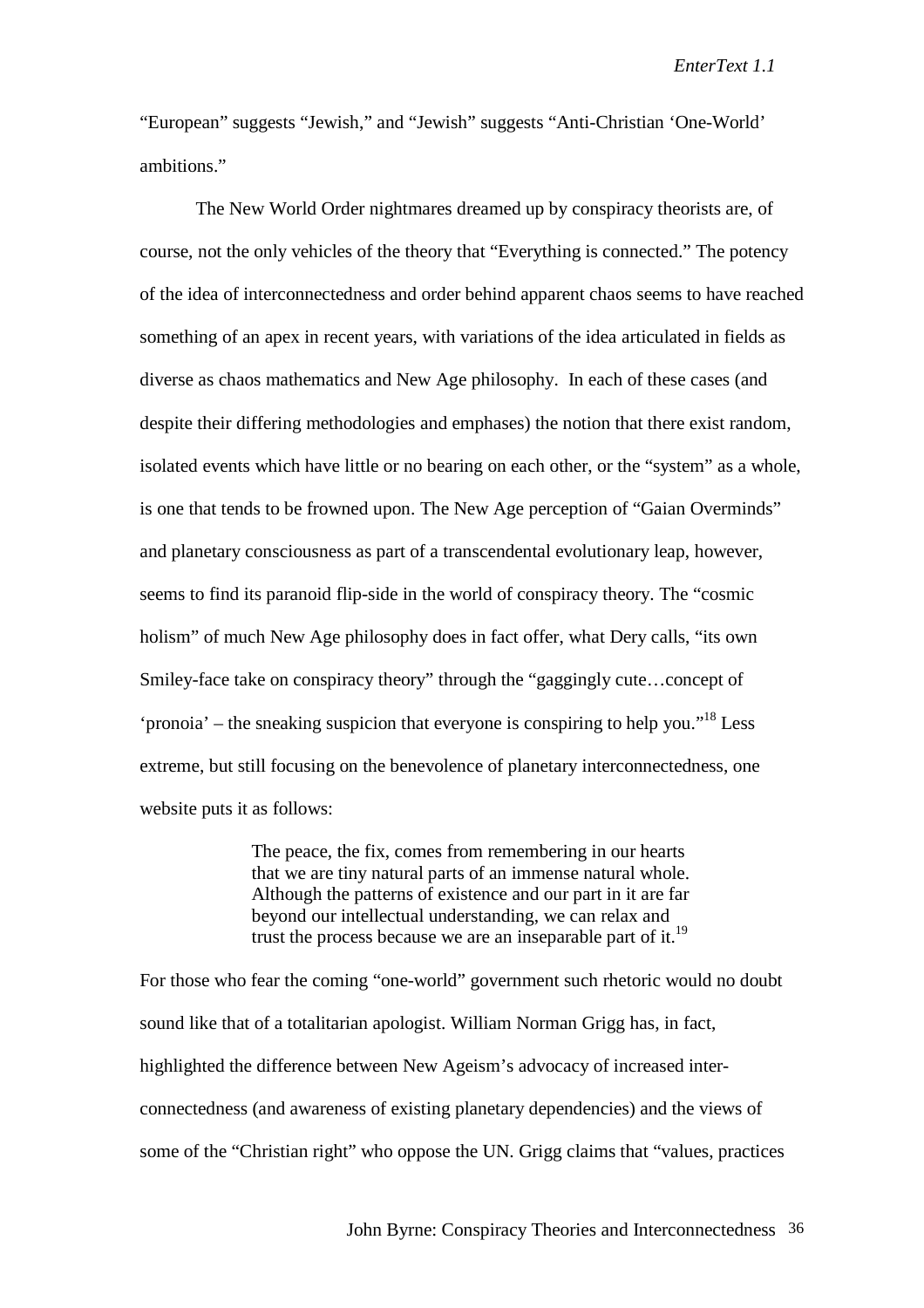and institutions rooted in biblical teachings would be eradicated and supplanted with the eco-pagan principles contained in the UN's *Earth Charter.*" 20 Grigg also criticises the *Earth Charter*'s celebration of humankind as "one human family and one Earth community with a common destiny" and its recognition of human beings as essentially part of nature, with all the duties and responsibilities that status entails.<sup>21</sup> Grigg's comments seem to reflect an anxiety within the "Christian right" that, as I suggested earlier, increased globalisation and interconnectedness involve a fundamental loss: a loss of clearly defined regional / national identity, a loss of individual liberties, a loss of traditional boundaries and a loss of humanity's "special status" with regard to "mankind's" dominion over the animal kingdom. What will replace existing structures, Grigg suggests, is a "democratic biosphere administered by the UN's priesthood of Gaia." $^{22}$ 

Echoing the New Age celebration of "planetary consciousness" etc, the narratives of alleged alien abductees, as outlined by researchers such as John Mack, invoke again, what Nigel Clark has called, "the benevolent spectre of universal interconnectivity."23 Mack believes that the abduction experience enables those who undergo it to "shed their identification with a narrow social role and gain a sense of oneness with all creation, a kind of universal connectedness."24 More significantly perhaps, Jodi Dean claims that the experience leads abductees to view "connectedness" as one of the defining features of their lives. Every superficially random and unconnected event becomes part of a new and perplexing narrative with abductees connecting

> missing computer files with missing fetuses…gazes from strangers sitting across a room with phones that ring and then stop…the emotions they feel when seeing a picture of a big-headed Gray with enormous black eyes with their inability to remember details from their pasts. $25$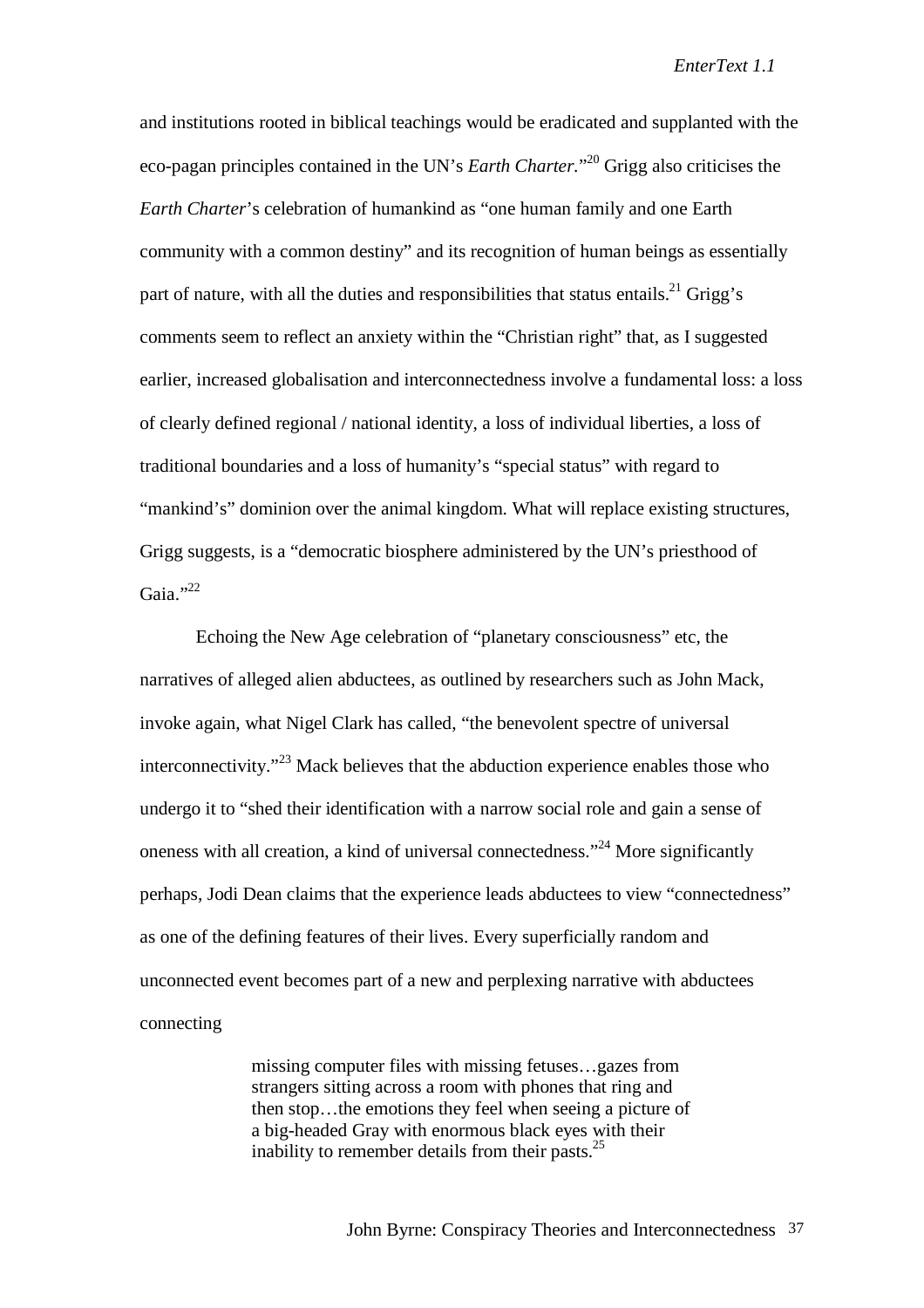As Dean suggests, the belief that all of these events are somehow connected implies that there must be "one explanation…to account for all of them."26 This quest to discover one meaning, a meaning that would bind all of the loose strands together is, as I have suggested, possibly *the* defining characteristic of contemporary conspiracy theories. Whether that "discovered" meaning is terrifying (as in the case of New World Order nightmares), spiritually enlightening (New Age philosophy and certain abduction narratives) or a source of Dery's "cold comfort" (the "realisation" that at least the world is ordered and not chaotic), conspiracy theory functions as a "unified field [theory] for a hopelessly complex, chaotic world."<sup>27</sup> With the collapse of traditional religious structures and sense-making strategies, conspiracy theory seems to step into the breach helping to, as John A. McClure put it, "[replace] religion as a means of mapping the world without disenchanting it [or] robbing it of its mystery."<sup>28</sup> In other words, conspiracy theory seems to be both a symptom of postmodern fragmentation and a cure for it. It reflects the contemporary distrust of authorities and powerful bodies but also helps to reintegrate a sense of a lost narrative, a story that could explain how things function: giving one the ability to "map" the contemporary world. It is this notion of conspiracy theory perhaps, which led Fredric Jameson to describe it as "the poor person's cognitive mapping in the postmodern age."29 The kind of "maps" drawn by conspiracy theorists have as much in common, one is tempted to say, with Jameson's "sophisticated" cognitive mapping as the "here be Dragons"-style charts of the past do with the pinpoint accuracy of global positioning systems.

Perhaps, though, the popularity of conspiracy theories owes as much to the current cultural dominance of the "network meme" as it does to the collapse of the "grand narrative." In a world dominated by Microsoft's *Windows* and the World Wide Web it seems we are growing accustomed to the ubiquity of the network, the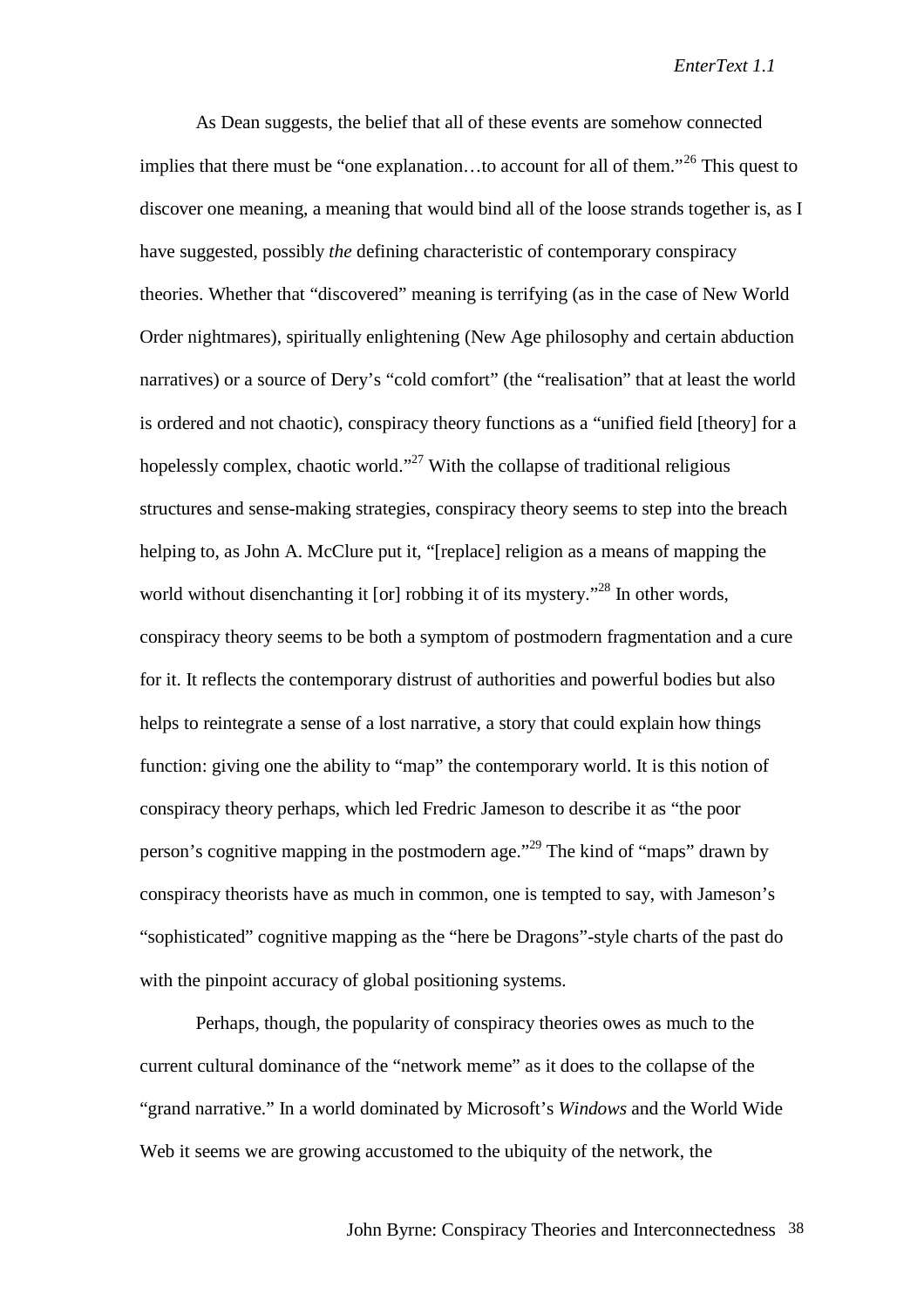interconnectedness of all things. The Web has of course been both a breeding ground for, and a means of disseminating, conspiracy theories and, as has been noted by certain critics, the architecture of the net itself seems inherently suited to the logic of conspiracy: for the net is nothing if not an elaborate system of links and connections. In this sense the net could have a dual function or effect. By providing links to other areas of interest the net implicitly suggests genuine connections between apparently discrete subject areas. By linking from a site concerned with alien colonisation to one dealing with the Chupacabra and other cryptozoological oddities it is possible to imagine that these phenomena are part of some baffling (yet to be understood) totality; some totalising logic.

By offering a world of order, a world of sense, a world of meaning, conspiracy theories seem to fit neatly into the current cultural climate; a climate of too much noise and not enough signal. Whether or not the giant "jigsaw puzzle" being painfully constructed by conspiracy researchers has, ultimately, any "truth value" (in the conventional rationalist sense) is something of an irrelevance, for it does nothing to reduce the potency of its meaning for those who subscribe to it. As a belief system for a new millennium conspiracy theory restores a "faith" in a world where things are firmly nailed down and anchored, where events are connected, where the creeping threat of chaos and confusion is kept at bay. Its logic sits easily with our paranoia, our obsession with networks, and our indoctrination into the intellectual world of cross-referencing, intertextuality and endless internet surfing. We are, in essence, becoming like Casubon in *Foucault's Pendulum*, prepared as he was "to see symbols in every object," with our minds growing ever more accustomed to "connecting, connecting, connecting everything with everything else."<sup>30</sup>